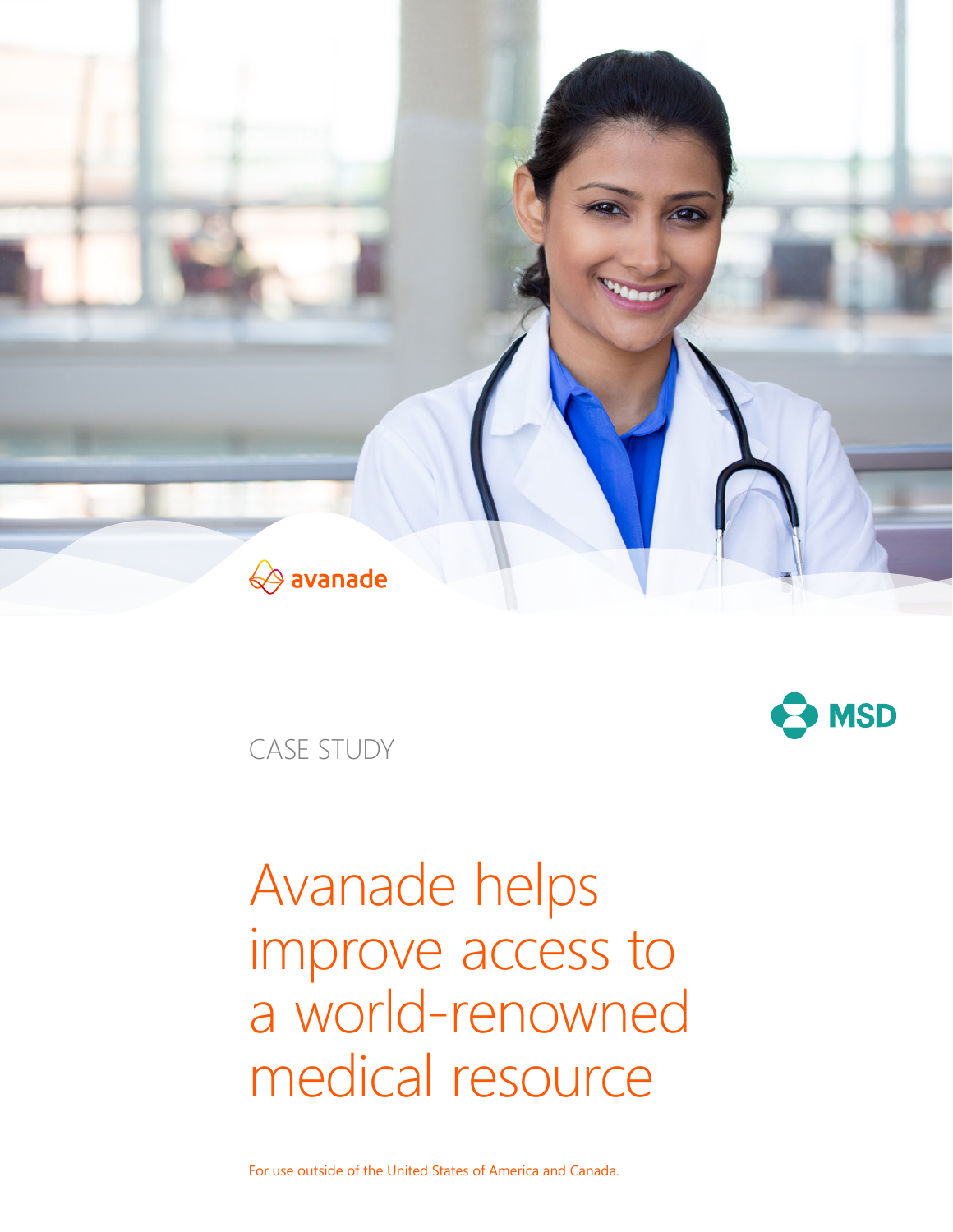# **At a glance**

Seeking to reach three billion healthcare professionals and patients by 2020, MSD (Merck Sharp & Dohme Corp., a subsidiary of Merck & Co. Inc., Kenilworth, NJ, USA) partnered with Avanade to design and deploy the MSD Manual online (professional, consumer and veterinary versions), leveraging the Sitecore platform.

## **Business Situation**

The MSD Manual of Diagnosis and Therapy has been the most widely-used, comprehensive medical resource among professionals and consumers since 1899. It was originally designed for the public good and remains that way today. The primary goal of the MSD Manual is to enable the organization's Global Medical Knowledge 2020 initiative: "To provide free access to accurate and reliable medical information on every continent by 2020."

In order to expand access to the textbook and improve its use, MSD understood that it should eliminate the print version. As a result, MSD needed to redesign its online platform which was no longer providing the necessary scalability, capabilities and analytics. After an extensive RFP process, Avanade was selected to execute a complete rethink and ground-up rebuild of the new MSD Manual.

# **Solution**

The new MSD Manual site includes a fullyfeatured site search, multi-lingual support in ten different languages, comprehensive analytics, SEO, social media links and integrated multimedia. It allows nontechnical administrators to control the site's content and appearance without requiring custom development.

The use of Microsoft platforms and technologies was instrumental in making the MSD Manual digital initiative a success. The solution leverages a content management system (CMS) to deliver the customer experience, while Sitecore – a Microsoft ISV developed on a .Net framework – is central to this solution. The production, development, testing and back-up servers for this site are all on Microsoft Azure, ensuring high performance, redundancy and scalability.

## **Results**

The MSD Manual project is a great example of how digital transformation can be leveraged for the common good of people across the world. In addition to MSD's goal of providing free access to accurate and reliable medical information on every continent, the company is targeting an outreach of up to 3 billion professionals and patients within this timeframe.

By the numbers, here's how the MSD Manual team, of which Avanade is now an integral member, is working to fulfill its mission and make a large-scale societal impact:

- 350 medical experts continually update the manual's content to reflect the most current and accurate medical information.
- Ten languages are now available for broader use.

*"With Global Medical Knowledge 2020, we're committed to providing consumers and health care professionals everywhere with quality, unbiased medical information they can easily understand and use on a daily basis."* 

-Robert S. Porter, M.D., Merck Manual editor-in-chief